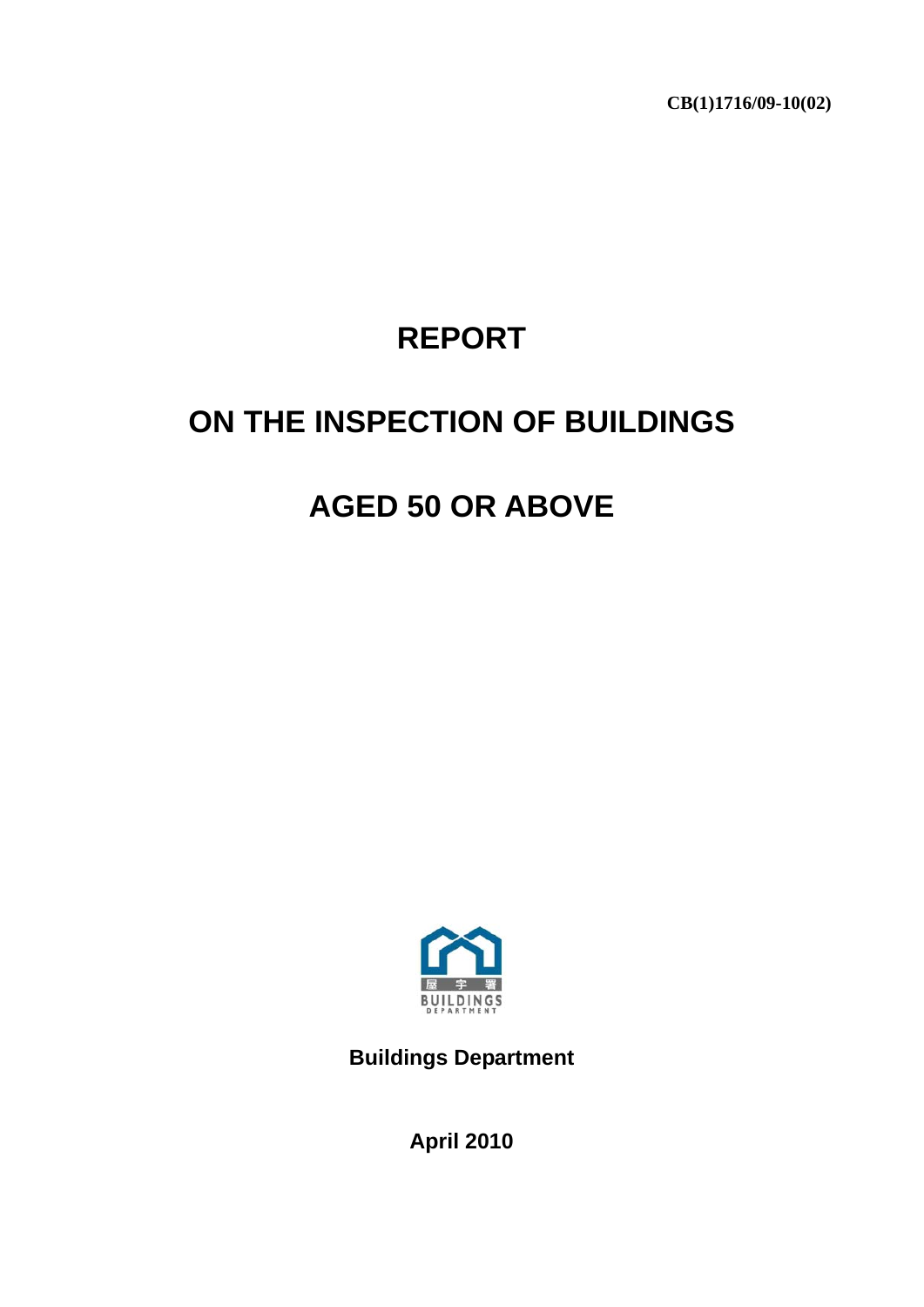#### **Introduction**

1. Pursuant to the building collapse at No. 45J Ma Tau Wai Road on 29 January 2010, the Buildings Department (BD) launched a special operation to inspect all private buildings aged 50 or above in Hong Kong. The purpose of the inspection is to determine whether these buildings are structurally safe. This report summarizes the findings of the operation.

#### **The Inspection Operation**

2. Starting from 1 February 2010, 40 inspection teams each comprising one professional officer and one technical officer, were deployed by the BD to carry out inspections to some 4,000 buildings aged 50 or above. These buildings were identified from the office records with occupation permits issued before 31.12.1960 or from the list of pre-war buildings. The inspections were completed by the end of February 2010.

#### **Summary of Findings**

3. A total of 4 011 buildings were inspected in the operation. According to the categorization of building conditions, there were two Cat. I cases of which emergency contractor actions were taken to remove the danger. 1 030 buildings were found to exhibit different extents of defects which may warrant the issue of repair/investigation orders. The conditions of the remaining buildings are generally acceptable. A detailed breakdown of the categorization is as follows:-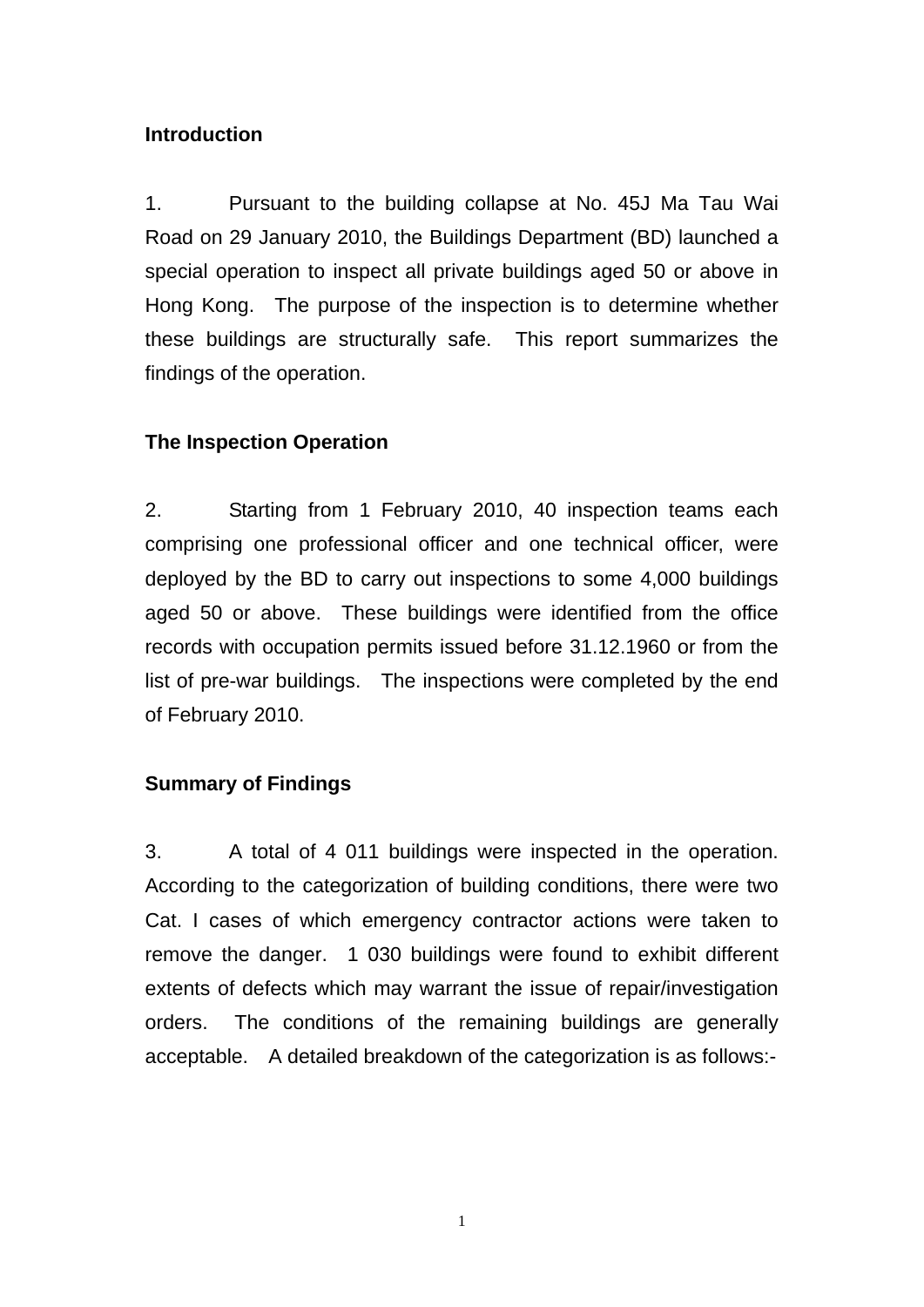| Category | <b>Building Conditions</b> | Number of                  |  |
|----------|----------------------------|----------------------------|--|
|          |                            | <b>Buildings Inspected</b> |  |
|          |                            | (% of total)               |  |
| Cat. I   | Require emergency remedial | 2                          |  |
|          | works                      | $(0.05\%)$                 |  |
| Cat. II  | Obvious defects found      | 1 0 3 0                    |  |
|          |                            | (25.7%)                    |  |
| Cat. III | Minor defects found        | 1 270                      |  |
|          |                            | (31.7%)                    |  |
| Cat. IV  | No apparent defect         | 1709                       |  |
|          |                            | (42.6%)                    |  |
|          | 4 0 1 1                    |                            |  |
|          | $(100\%)$                  |                            |  |

4. Regarding the two Cat. I cases, emergency work was carried out by BD Contractor for one building on 11.2.2010 to remove a loose window and loose rendering from the exteriors of the building. For the second case, cracks were found at the cantilevered slab balcony of 1/F of the building. Emergency shoring to support the projecting balcony was completed by BD Contractor on 26.2.2010 as a protective measure pending the appointment of an Authorized Person by the building owner to conduct a detailed examination.

5. Details of the findings and distribution of these buildings into 18 geographical districts are summarized in Annex.

6. The districts with the most buildings aged 50 or above are Kowloon City (1 088), Yau Tsim Mong (645), Sham Shui Po (515), Central & Western (493) and Wan Chai (490). In terms of the need for building repair (i.e. Cat. I and Cat. II), the top 5 districts are Kowloon City (320), Yau Tsim Mong (272), Sham Shui Po (149), Eastern (81) and Wan Chai (80).

2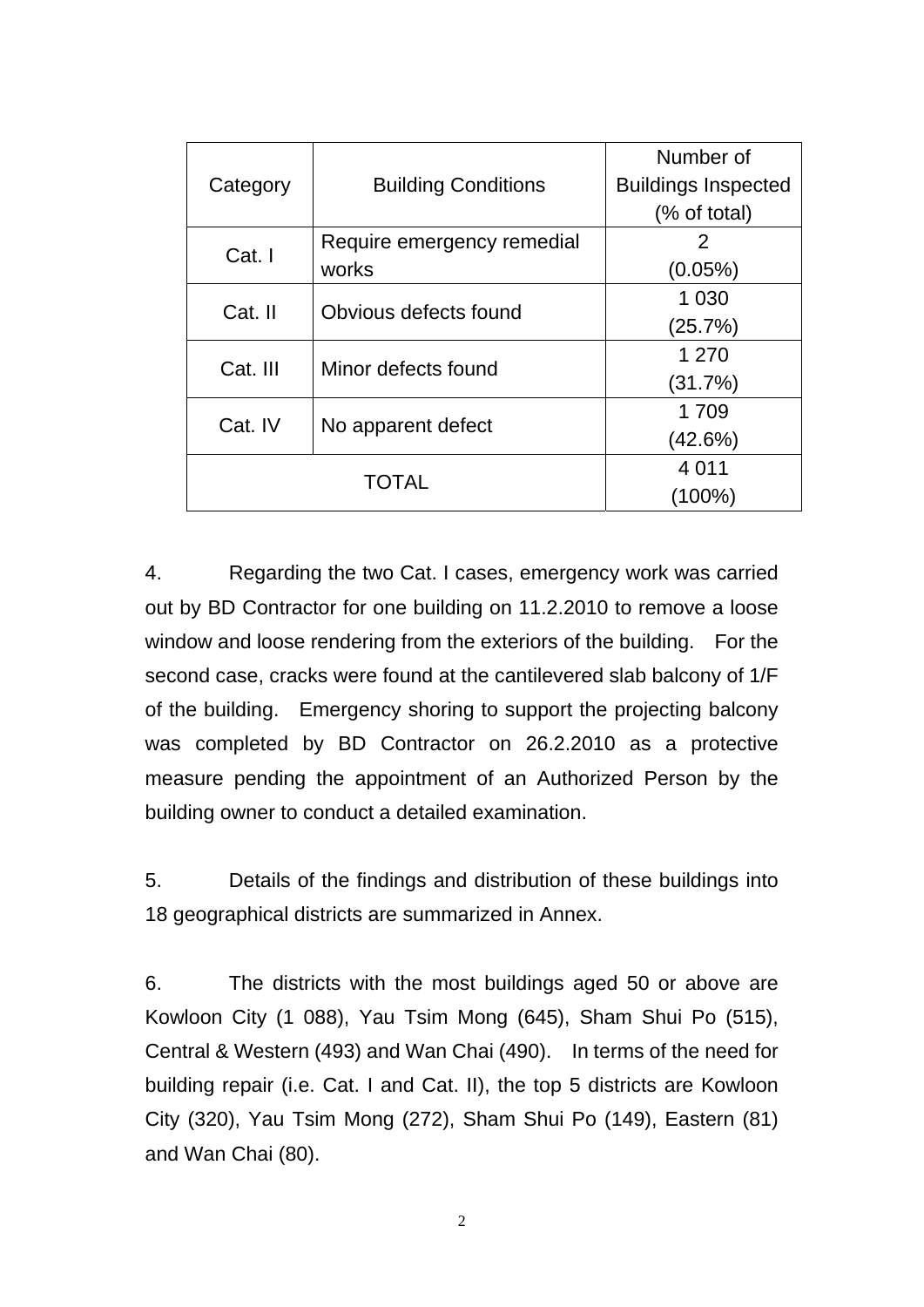7. Amongst the 4 011 buildings inspected, statutory orders under the Buildings Ordinance have already been issued to 293 buildings. Therefore not all Cat. II cases require the issue of new repair/investigation orders. The BD will proceed with the issue of repair/investigation orders for 739 buildings as well as follow up the outstanding statutory orders for 293 buildings.

8. From the above findings, it can be concluded that these buildings (Cat. I and II) are generally in need of repair but the conditions of these buildings are still acceptable with no obvious structural danger.

#### **Follow up Actions**

9. The BD will notify the owners/occupiers concerned via letter about the inspection findings and then follow up with the subsequent issuance of repair/investigation orders as necessary.

Buildings Department April 2010